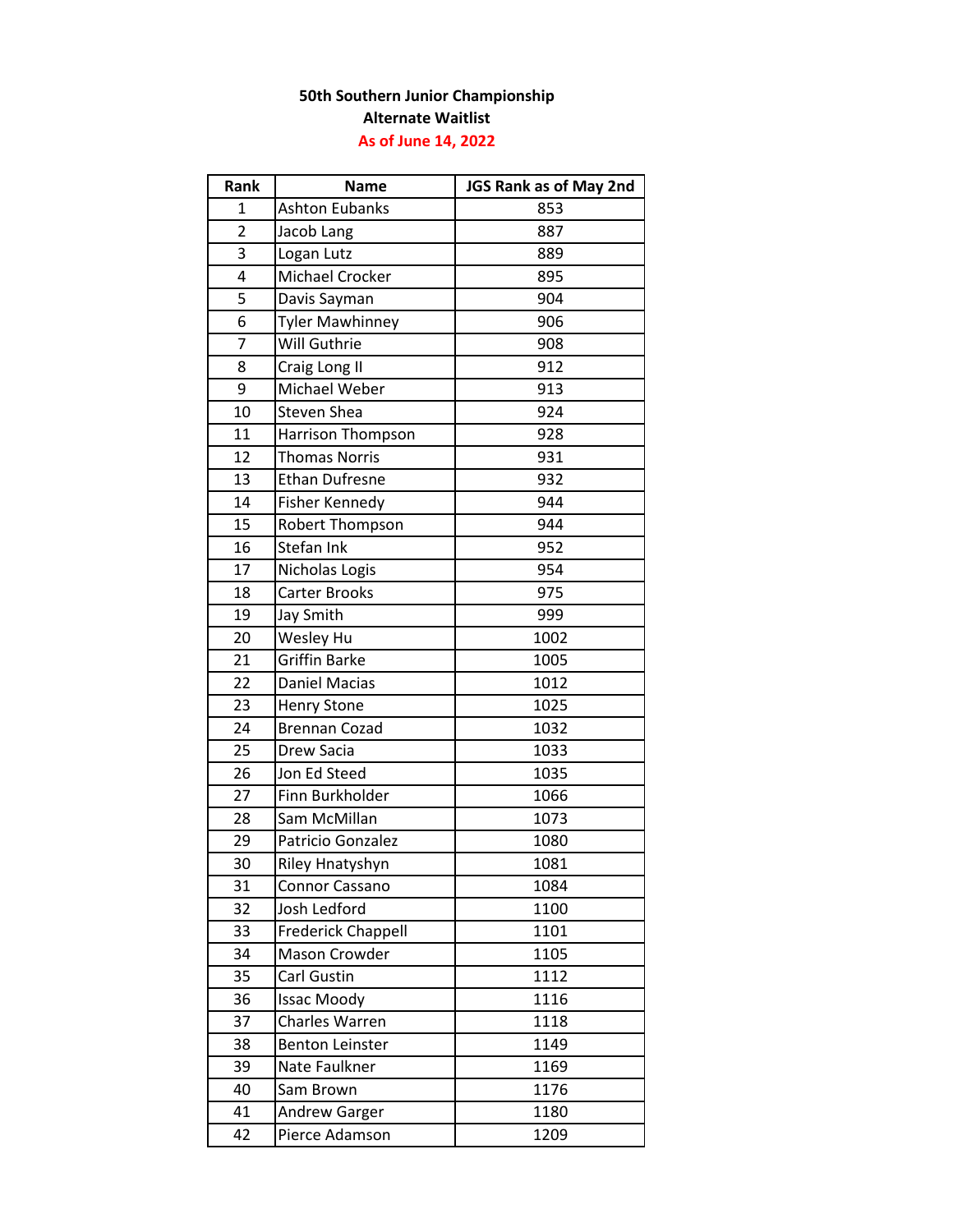| 43 | Joseph Canitano       | 1213 |
|----|-----------------------|------|
| 44 | Wade Watson           | 1226 |
| 45 | <b>Colt Tenpenny</b>  | 1230 |
| 46 | Pierce Hokenson       | 1233 |
| 47 | Ryan Leach            | 1243 |
| 48 | <b>Matthew Vital</b>  | 1244 |
| 49 | Pierce Becker         | 1259 |
| 50 | <b>Glover Amick</b>   | 1265 |
| 51 | Jack Mulligan         | 1287 |
| 52 | Jackson Muncy         | 1289 |
| 53 | Tyler Greenspahn      | 1343 |
| 54 | Ryan Bozard           | 1346 |
| 55 | Landon Hawley         | 1358 |
| 56 | <b>Rene Nicolas</b>   | 1360 |
| 57 | Alexander Weinberg    | 1364 |
| 58 | David Oliver          | 1368 |
| 59 | Nick Schwendiman      | 1374 |
| 60 | <b>Ryan Chang</b>     | 1398 |
| 61 | <b>Robert Gefaell</b> | 1411 |
| 62 | Lorenzo Rodriguez     | 1414 |
| 63 | <b>Jack Burr</b>      | 1421 |
| 64 | Liam Nelson           | 1427 |
| 65 | Cooper Watt           | 1439 |
| 66 | <b>Emil Nielsen</b>   | 1447 |
| 67 | Carson Looney         | 1456 |
| 68 | Preston Howe          | 1466 |
| 69 | Joseph Agee           | 1476 |
| 70 | Jack Lawson           | 1500 |
| 71 | Lance Hollingshead    | 1505 |
| 72 | Arjun Aujla           | 1542 |
| 73 | <b>Hudson Griffin</b> | 1546 |
| 74 | Ryan Lopez            | 1561 |
| 75 | <b>Jack Roberts</b>   | 1566 |
| 76 | <b>Andrew Stickel</b> | 1601 |
| 77 | Thomas Murdough       | 1619 |
| 78 | Owen Bright           | 1686 |
| 79 | Diego Passos          | 1687 |
| 80 | JP English            | 1710 |
| 81 | Shengqi (Kobe) Zhang  | 1726 |
| 82 | Ben Blanco            | 1727 |
| 83 | <b>Hudson Pace</b>    | 1783 |
| 84 | Mason Hamrick         | 1788 |
| 85 | <b>Connor Caparos</b> | 1819 |
| 86 | Matthew Young         | 1839 |
| 87 | Pate Stansell         | 1850 |
| 88 | Henry Robards         | 1903 |
| 89 | Elijah Estonilo       | 1905 |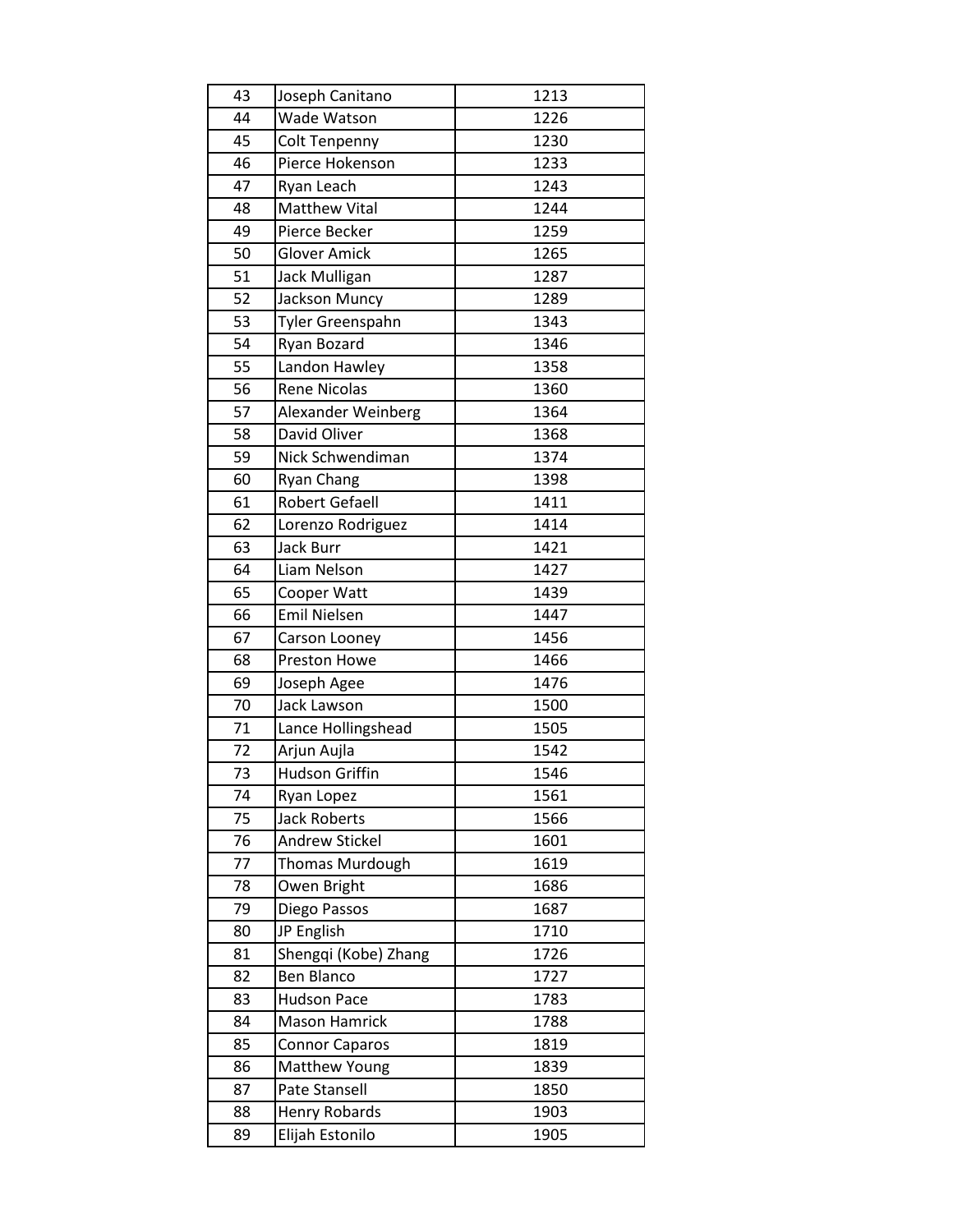| 90  | Henry Kopydlowski         | 1923 |
|-----|---------------------------|------|
| 91  | Luke Block                | 1951 |
| 92  | <b>Jack Rowe</b>          | 1962 |
| 93  | <b>Tyler Taber</b>        | 1986 |
| 94  | Robert Boyce              | 2006 |
| 95  | Ryan Dannegger            | 2036 |
| 96  | Evan Eichenlaub           | 2053 |
| 97  | Deaton Reed               | 2100 |
| 98  | Hayden Quinn              | 2127 |
| 99  | <b>Henry Pate</b>         | 2175 |
| 100 | Matthew Cohen             | 2211 |
| 101 | <b>Riley Bender</b>       | 2214 |
| 102 | Charlie Bell              | 2222 |
| 103 | <b>Patrick Burns</b>      | 2273 |
| 104 | Langtai Tyrone Sun        | 2280 |
| 105 | <b>Grant Phillips</b>     | 2345 |
| 106 | Luke Guthrie              | 2350 |
| 107 | John Beskid               | 2399 |
| 108 | Morgan Riley              | 2456 |
| 109 | Gabe Schmitz              | 2464 |
| 110 | <b>Andrew Messalle</b>    | 2505 |
| 111 | <b>Rhett Smith</b>        | 2536 |
| 112 | <b>Jack Teuschl</b>       | 2651 |
| 113 | Chad Ruggiero             | 2658 |
| 114 | Michael Lang              | 2742 |
| 115 | Kevin Lafond              | 2763 |
| 116 | Pak Hin Sze               | 2826 |
| 117 | Antonio Justo             | 2903 |
| 118 | <b>Bradford Lacefield</b> | 3035 |
| 119 | Clark Mason               | 3077 |
| 120 | <b>Walker Grelle</b>      | 3125 |
| 121 | <b>Carter Allison</b>     | 3131 |
| 122 | Charles Krasnewich        | 3219 |
| 123 | Suviir Dhalla             | 3258 |
| 124 | Langting Tymon Sun        | 3365 |
| 125 | <b>Tanner Cadieux</b>     | 3374 |
| 126 | Logan Wagner              | 3535 |
| 127 | Alexander Hall            | 3590 |
| 128 | Shlok Jain                | 3781 |
| 129 | <b>Tanner Leonard</b>     | 3902 |
| 130 | Aryan Aerrabolu           | 4132 |
| 131 | Thomas O'Connell          | 4153 |
| 132 | Simon DiMaggio            | 4353 |
| 133 | Oliver Barr               | 4425 |
| 134 | Jonathan Weinberg         | 4518 |
| 135 | <b>Hudson Seago</b>       | 4752 |
| 136 | Jake Mckown               | 5391 |